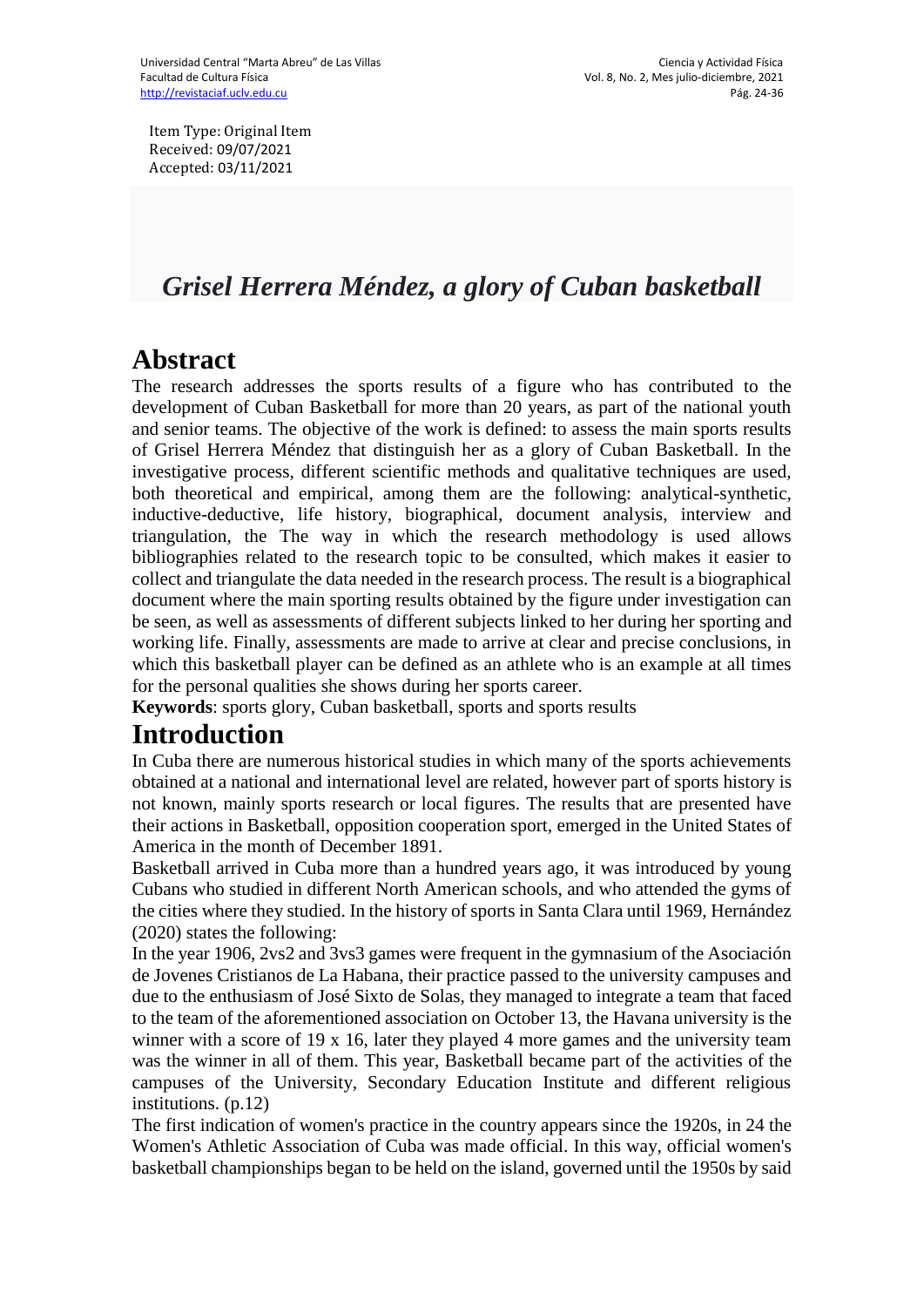association. In the international arena, Cuba debuted with a women's basketball team in the III Central American Games in El Salvador in 1935.

In the old province of Las Villas, specifically in Santa Clara, the practice of Basketball became a reality from the 1930s, and the boom in its practice grew vertiginously. This event takes place at the Villa Clara Tennis Club and since its inception it has been practiced by men and women.

Since the creation of the National Institute of Sports, Physical Education and Recreation (Inder) in 1961, Cuba has had relevant results at a regional and continental level in women's basketball, fundamentally in the 20th century from 1979, when for the first time it was they won the Pan American Games, eleven years later they took third place in a World Championship, the best Cuban result in Basketball matches in both sexes at this level, as well as the fourth Olympic place in the Barcelona 92 games. In these last events and others, participated Grisel Herrera Méndez, a tall woman with excellent physical possibilities to practice this sport.

During the study, several investigations carried out on the development of Basketball in Santa Clara were consulted, and life stories of prominent figures in this sport of the authors: Dueñas (2009); Salabarria (2012); Pérez (2014) and Hernández (2020), which constitute the main background of this research.

In addition, different articles dealing with the topic of historical research and local history were consulted, such as: Deriva, definition and operationalization of a suggestive category for historical studies by Perren and Lamfre (2018); Foundations of the study of local history in the social sciences and its importance for civic education by Calvas, Espinosa and Herrera (2019); History and sport, the need to study the genesis of sports by Esperanza (2019) and Stories of social lives in the face of the confinement of COVID19 by Flores and Zúñiga (2020).

The need to study the sports career of Grisel Herrera Méndez has been latent for a long time and although part of her history is known, many people are unaware of her actions and sports results, mainly the young generations; In addition, the lack of a material or document that compiles his sports and work career, as well as his main sports results in Cuban Basketball, limits the study of this figure declared glory of the sport, due to the achievements made in it.

The life story of Grisel Herrera Méndez, contributed to the bibliographic collection of the province for the preparation and training of future athletes in the sports education centers of the Villa Clara territory, it also serves as an example for the training in values that new and future basketball players.

Due to the above, the research process was developed from the following objective: Assess the main sports results of Grisel Herrera Méndez that distinguish her as a glory of Cuban Basketball.

## **Materials and methods**

The research carried out is ascribed to the Qualitative Methodology, which has as one of its purposes to address the personal world of the subjects. In the case of the present work, the extensive sports career of Grisel Herrera Méndez was investigated; A study is carried out aimed at providing a faithful image of the sporting life of this figure, for which qualitative information collection methods and techniques were used, bearing in mind the criteria issued by the authors Cabezas, Andrade, and Torres (2018) in his work: Introduction to the methodology of scientific research.

The methods and techniques that were used respond to the historical approach of sports personalities, especially life history, where the fundamental thing to analyze is the sports career. They stand out from them: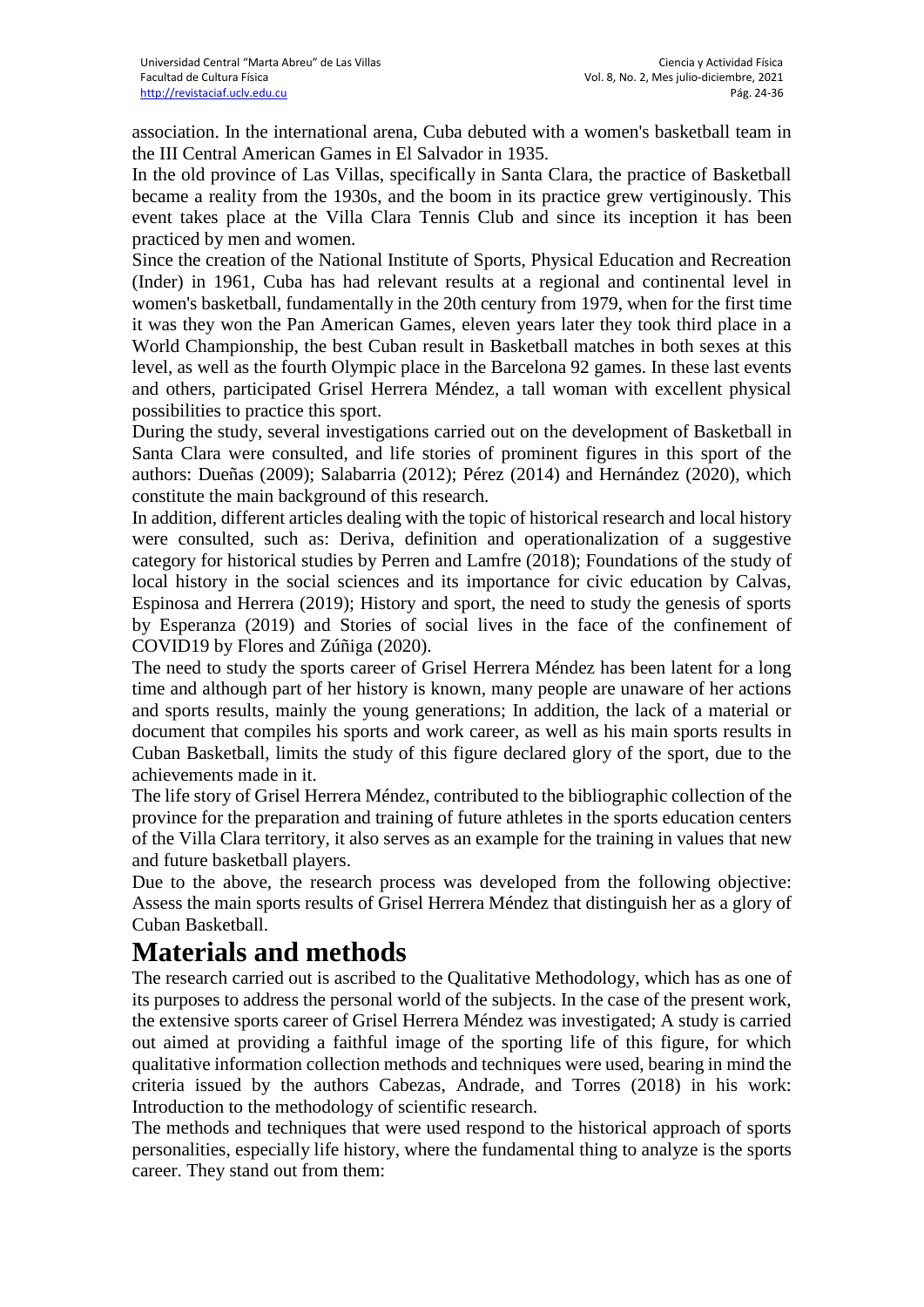Analytical-synthetic: it allowed the logical and objective analysis of the facts and processes that occurred, which makes it possible to establish the necessary directions in the stages of the investigative process, as well as to delve into the different conceptions to subject the different results obtained during the investigation to evaluation.

Inductive-deductive: allows the decomposition of the phenomenon or process that is studied in the main elements that make it up, to determine its particularities.

Life history: it is the narration of the life experience of a person, it is used in the investigation to make an analysis of the reality lived by the investigated subject, in relation to his actions in Basketball, it allowed to separately assess the data that They allow to identify and highlight the main stages of Grisel Herrera Méndez's life in her career as a basketball player.

Biographical: it is used to show the subjective testimony of the person under investigation, it serves to capture the events and assessments that the subject makes of his own existence as an autobiographical account, which the researcher obtains through successive interviews.

Document analysis: it is one of the most widely used information collection methods in qualitative methodology. It fulfilled different tasks such as support for more direct methods of collecting information, favoring the validation and verification of the information collected, as well as the reconstruction of events.

Interview: it is used with the objective of obtaining opinions, criteria and assessments about the sporting career of the figure under study, in order to know fundamental aspects of their sporting actions in provincial, national and international basketball.

Triangulation: its basic principle is to contrast the information obtained for its analysis from different angles in order to minimize errors and interpret the data.

### **Results and Discussion**

Grisel Herrera Méndez was born on June 5, 1971 in Santa Clara, she lived in the town of Esperanza belonging to the municipality of Ranchuelo, daughter of Caridad Méndez Moya and Pedro Herrera García, at the age of 10 she started in sports when she was captured by her first coach Ángel Jiménez Portelo, since he had excellent height and conditions for the practice of basketball.

Due to his characteristics, qualities and potential, Grisel started at the School of Sports Initiation (EIDE) with a height of 1.63 cm in 1982, due to his performance he participated in several school events that were not of his category, mostly he did it with the Superior category.

In interviews with his first coaches, it was found that: "...from the beginning he stands out for his discipline, dedication to training, perseverance and technical quality, qualities that contributed to the fact that in the future he could represent the province and the country in numerous events…".

National and international results in the pioneer and school category

Every athlete who is in a sports school like the EIDE, always thinks of representing his province in the High Performance National School Games, the participation of this figure in these competitions is summarized in table 1.

| Nro. | Year | Event                  | <b>City Venue</b> | Place           |
|------|------|------------------------|-------------------|-----------------|
|      | 1982 | I and II Pioneer Games | Havana City       | 2d <sub>o</sub> |
|      | 1983 |                        |                   | 1ro             |
|      | 1984 | and II School Games    | Santiago de Cuba  | 3 <sub>ro</sub> |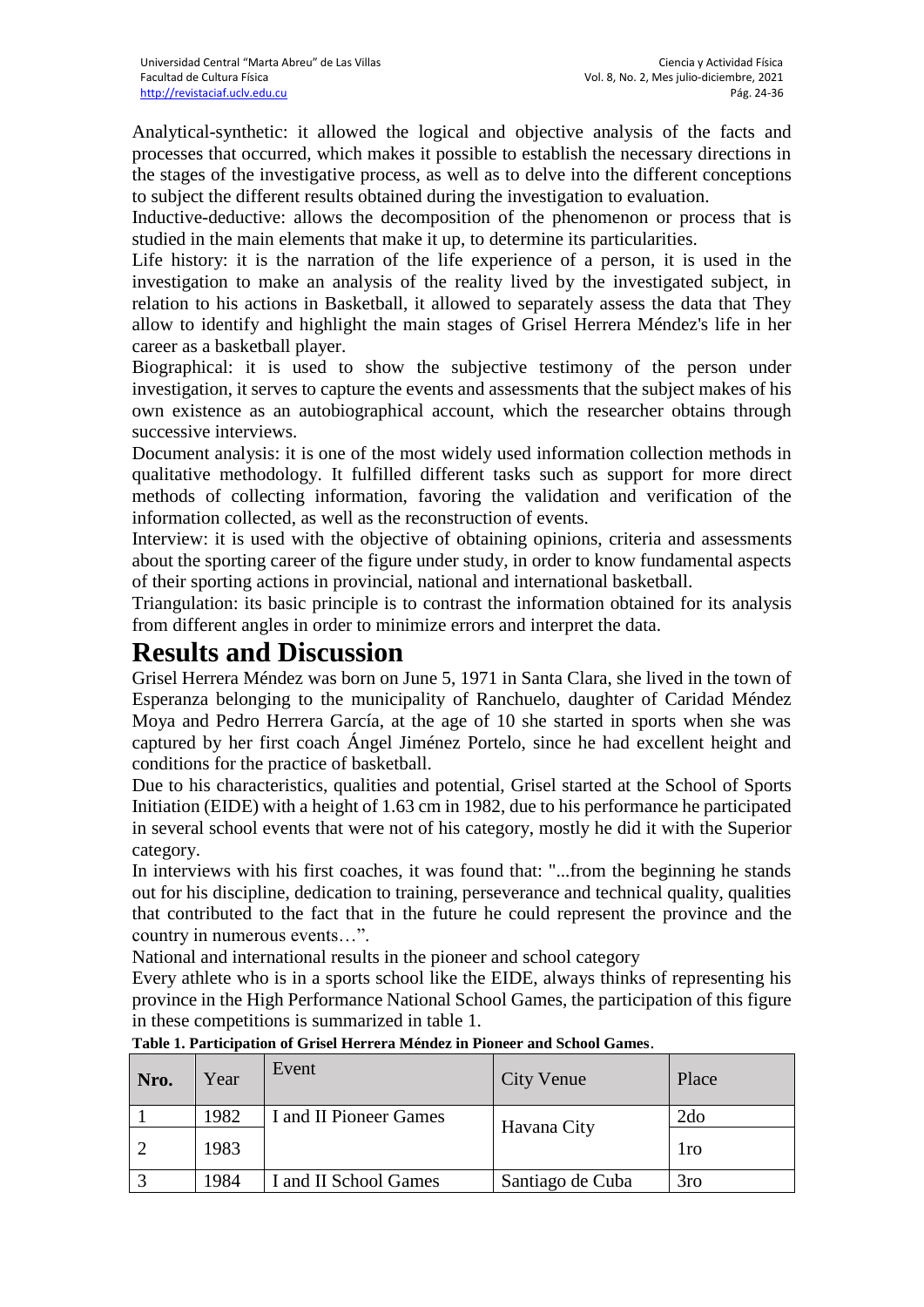| .985 |                           |             | 2d <sub>o</sub> |
|------|---------------------------|-------------|-----------------|
| 1986 |                           | Villa Clara |                 |
| 1987 | III y IV Juegos Escolares | Havana City | 1ro             |

Source: self made

Grisel in 1982 and 1983 participated in the first two Pioneer Games in Tarará, Havana City in the 11-12 category, from that moment on she was selected for the national team of the category. Its pioneering international results are presented in table 2:

#### **Table 2. International participation of Grisel Herrera Méndez in the Central American and Caribbean Convivio**

|      | Nro.   Year   Event                            | City Venue              | <b>Place</b> |
|------|------------------------------------------------|-------------------------|--------------|
| 1982 | Central American and Caribbean Convivio        | Caguas, Puerto Rico     |              |
| 1983 | <b>Central American and Caribbean Convivio</b> | District Federal Mexico |              |

Source: self made

In the four School Games she was on the award podium, always ascending, first in the 13-14 year old category, she served as team captain. In 1986 he moved to the 15-16 category. In 1987, she obtained 1st place and in the discussion for the title she scored 43 points and was the leading scorer in the championship.

National and international results in the youth category

It should be noted that he belonged to this category and was already participating in higher category competitions. She participated between 1986 and 1989 in the National Youth Games, she began to perform as a forward, at this stage she established herself as a great shooter in long distance shots. Their performance in this instance is represented in Table 3.

#### **Table 3. National performance in the youth category**

| Nro. | Year         | Event                        | <b>Place</b> |
|------|--------------|------------------------------|--------------|
|      | 1986<br>1987 | <b>Junior National Games</b> | ◠            |
|      | 1988         |                              |              |
|      | 1989         |                              |              |

Source: self made

An important element is that his first performances in the youth, he performs them first in international events and later in national competitions. Their international results appear in Table 4.

| Nro. | Year | Event                                | <b>City Venue</b> | <b>Place</b>    |
|------|------|--------------------------------------|-------------------|-----------------|
|      | 1986 | <b>Youth Friendship Games</b>        | Bulgaria          | 3 <sub>ro</sub> |
|      | 1986 | <b>Central American Championship</b> | Mexico            | 1ro             |
| 6    | 1988 | Junior Pan American Championship     | Brazil.           | 3 <sub>ro</sub> |

### **Table 4. International performance in the youth category**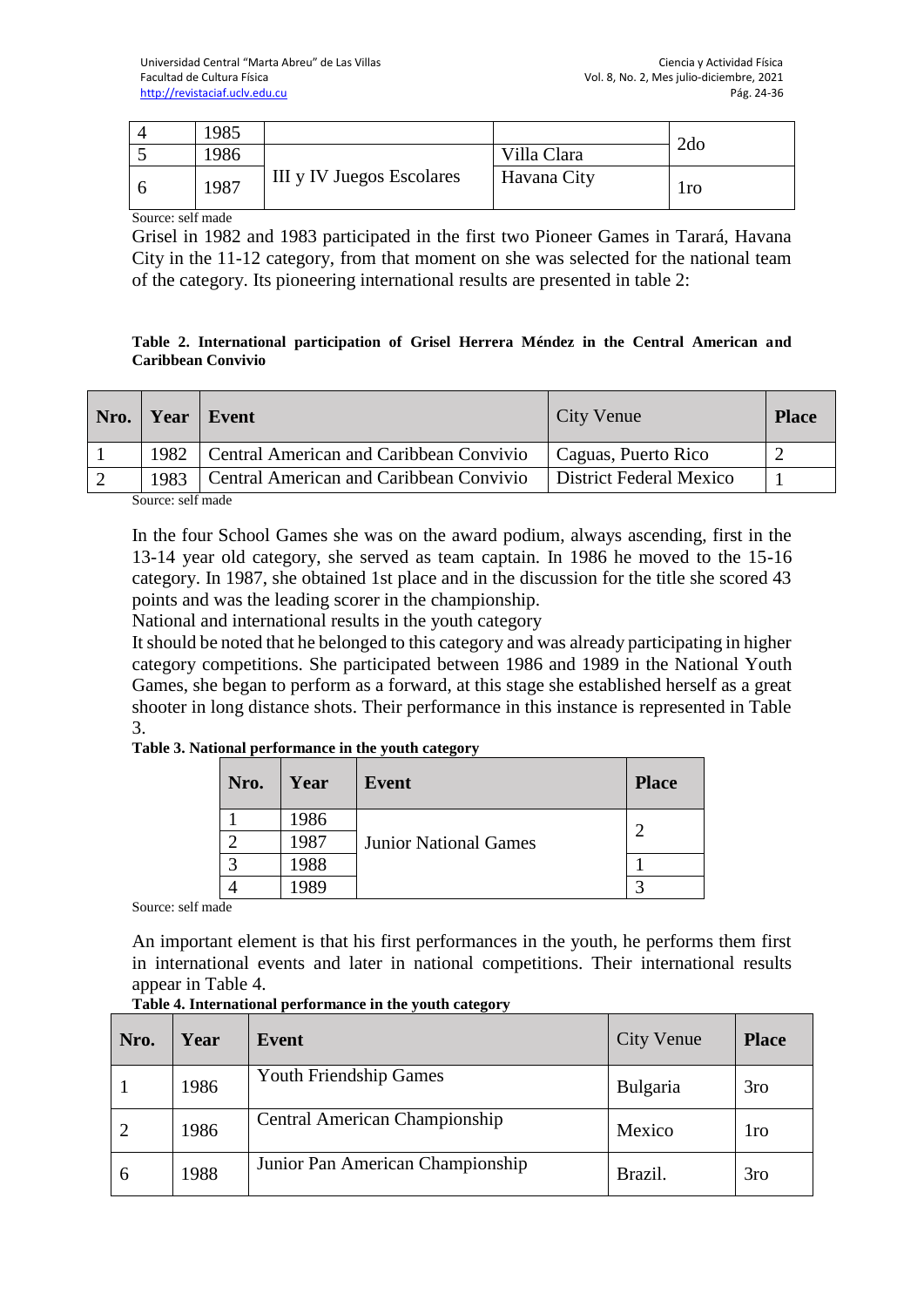| 1989 | <b>Youth Friendship Games</b> | Italy | 5 <sub>to</sub> |
|------|-------------------------------|-------|-----------------|
| 1989 | Junior World Championship     | Spain | 9 <sub>no</sub> |

Source: self made

In 1986 Grisel was recruited for the Escuela Superior de Perfeccionamiento Nacional Atlético (ESPA) with coach Rigoberto Chávez Bonora. The talent and quality allowed him to obtain higher achievements than those he had in the 15-16 category. This year he played for the first time in the Villa Clara team of the 1st category called "Las lobeznas", once again he is ahead of the category in which it develops.

Her teammates and her coaches describe her as follows: "…, to her quality as a threepoint shooter, we add her technical quality; He did not have much physical capacity, but he sought to improve resistance and movements that could help to obtain results in the team, he became versatile (...), another important element is that, at this stage, as in previous categories, I continue playing in his category, but because of the quality he showed he performed in higher categories…".

### **National and international results in the senior category**

In 1988, the Villa Clara wolves began the journey towards a goal that no female group had achieved; win three national titles in a row, in this period the team had Leonor Borrell, María Elena León, Grisel Herrera Méndez and Odalys Alfonso as fundamental axes. The first step began on October 7 in the city of Santiago de Cuba, with the celebration of the qualifying phase. On this occasion they achieved seven successes in seven outings, Grisel Herrera Méndez stood out as she had done before in other categories, her results allowed her to be among the top scorers in the championship.

In the bibliographic review carried out and in the interviews carried out, it was possible to know that Grisel participated in 12 National Championships of the 1st Category, her performance in these helped her to be promoted to the National Pre-selection of older players as an exchange player, these titles were obtained under the directed by Miguel del Rio.

His actions in this intense international stage of the 1st category are summarized in table 5 as follows:

| Nro.           | Year | Event                                                                       | <b>City Venue</b>         | <b>Place</b>    |
|----------------|------|-----------------------------------------------------------------------------|---------------------------|-----------------|
| 1              |      | <b>Basketball Center Championship</b>                                       |                           |                 |
| $\overline{2}$ | 1990 | <b>Central American and Caribbean Games</b>                                 | Mexico                    | 1ro             |
| 3              |      | <b>Panamerican Games</b>                                                    | La Habana                 | 2do             |
| 4              | 1991 | Americas Pre-Olympic                                                        | <b>Brazil</b>             | 3 <sub>ro</sub> |
| 5              | 1992 | <b>Olympic Games</b>                                                        | Espain                    | 4to             |
| 6              | 1993 | <b>Basketball Center Championship</b>                                       | Puerto Rico               | 1 <sub>ro</sub> |
| 7              | 1994 | Preparatory stops (without places as they<br>are not official competitions) | China<br>and<br>Australia |                 |

| Table 5. International performance in the 1st category. |  |  |
|---------------------------------------------------------|--|--|
|                                                         |  |  |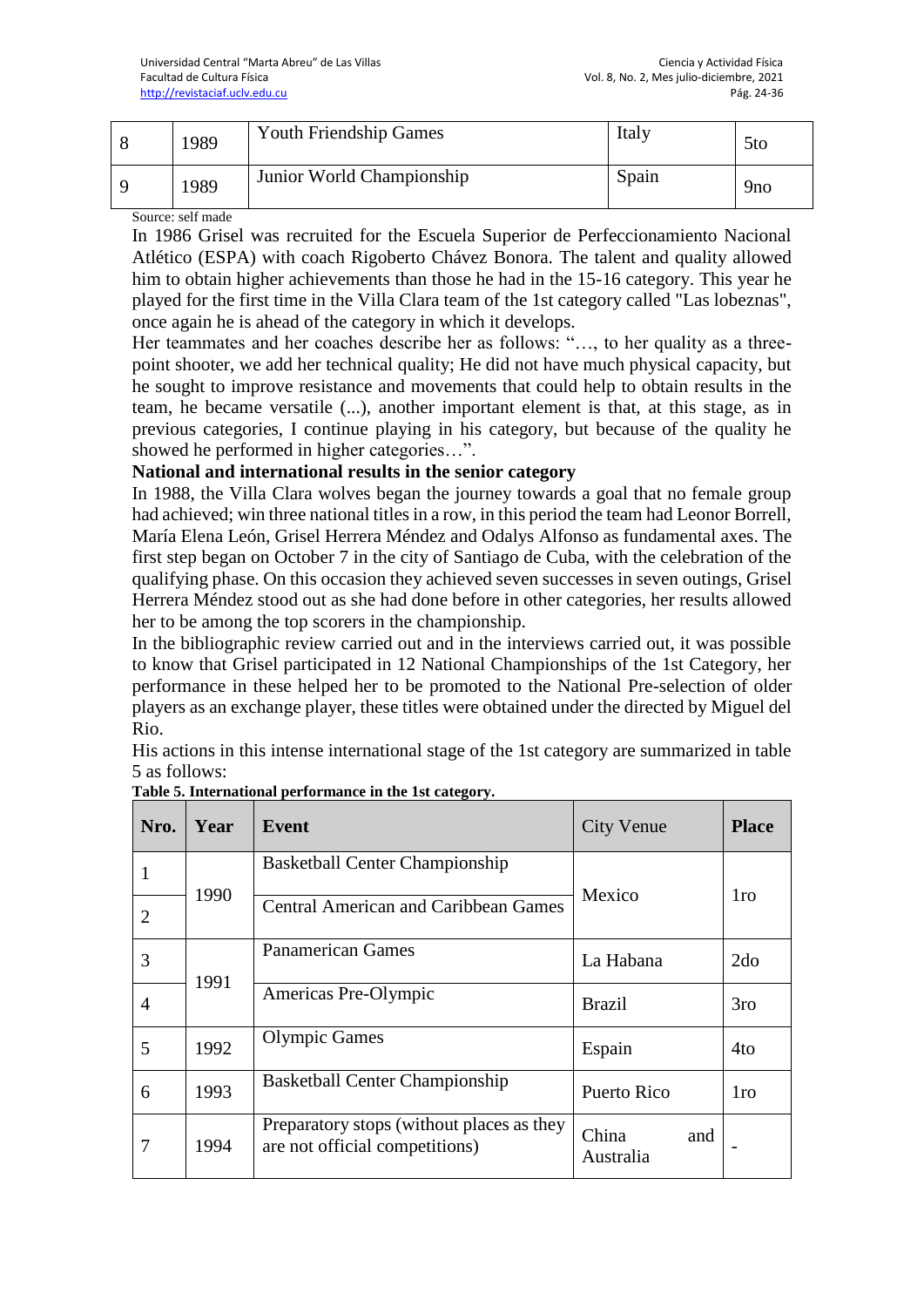| 8  | 1995 | <b>Basketball Center Championship</b>       | Honduras    | 1 <sub>ro</sub> |
|----|------|---------------------------------------------|-------------|-----------------|
| 9  | 1996 | <b>Olympic Games</b>                        | Atlanta     | 6to             |
| 10 | 1997 | <b>Basketball Center Championship</b>       | Puerto Rico | <sub>1</sub> ro |
| 11 | 1998 | World Championship                          | Germany     | 7 <sub>mo</sub> |
| 12 |      | <b>Central American and Caribbean Games</b> | Venezuela   | 1 <sub>ro</sub> |
| 13 |      | <b>Basketball Center Championship</b>       |             |                 |
| 14 | 1999 | Americas Pre-Olympic                        | Havana      | 1 <sub>ro</sub> |
| 15 |      | <b>Panamerican Games</b>                    | Canadá      | 1ro             |
| 16 | 2000 | <b>Olympic Games</b>                        | Australia   | 9 <sub>no</sub> |

Source: self made

In 1990 he participated in the Central American and Caribbean Games that took place in Mexico, in the summary of the event the following is expressed. "Grisel has an outstanding performance, above all maintaining as always his wonderful aim in medium and long distance shots" (Inder, 1990, p. 10), for which he contributed to the triumph of the Cuban team that conquers the 1st place, in this event that was part of the main competitions within the Olympic Cycle.

Grisel states that: "…1996 was a year of various mishaps where the team had its ups and downs, it was the Olympic Games where the team obtained sixth place and were led by coach Miguel del Río. This was one of her most outstanding stages within the team, she remains as the fourth scorer of three-point shots in the games…". She assumed the role of outstanding figures who did not participate and definitively consolidates herself as one of the most important basketball players in Cuba and, therefore, in Villa Clara.

After having become a mother, she returns to the courts and participates in her last competition, a National Championship held in Pinar del Río, the team obtains fourth place and Grisel stands out as the leading scorer of three points.

One of the coaches who spent the longest time with the athlete in provincial and national teams is Miguel del Río, who states the following: "... as a player she stood out in medium and long distance shots, I would say that there was not and has not appeared another athlete with those characteristics in the province of Villa Clara…". Later he states: "…his sporting quality contributed to his winning three 1st category National Championships and a second place under his command. All his results are the product of great effort and constant work in training…".

She also points out that: "…among her qualities, it stands out that she is a very pleasant person, with a good cultural level, she always maintained good interpersonal relationships with the other athletes and their coaches and that she had a perfect command of English…".

This great basketball player whose most notable quality is her effectiveness in medium shots, but above all from long distance, who, as her coach, Miguel del Río, said: "…she did not have an exceptional physique to stay in the national team for so many years , but he remained due to his discipline, perseverance, effort and dedication, he stopped playing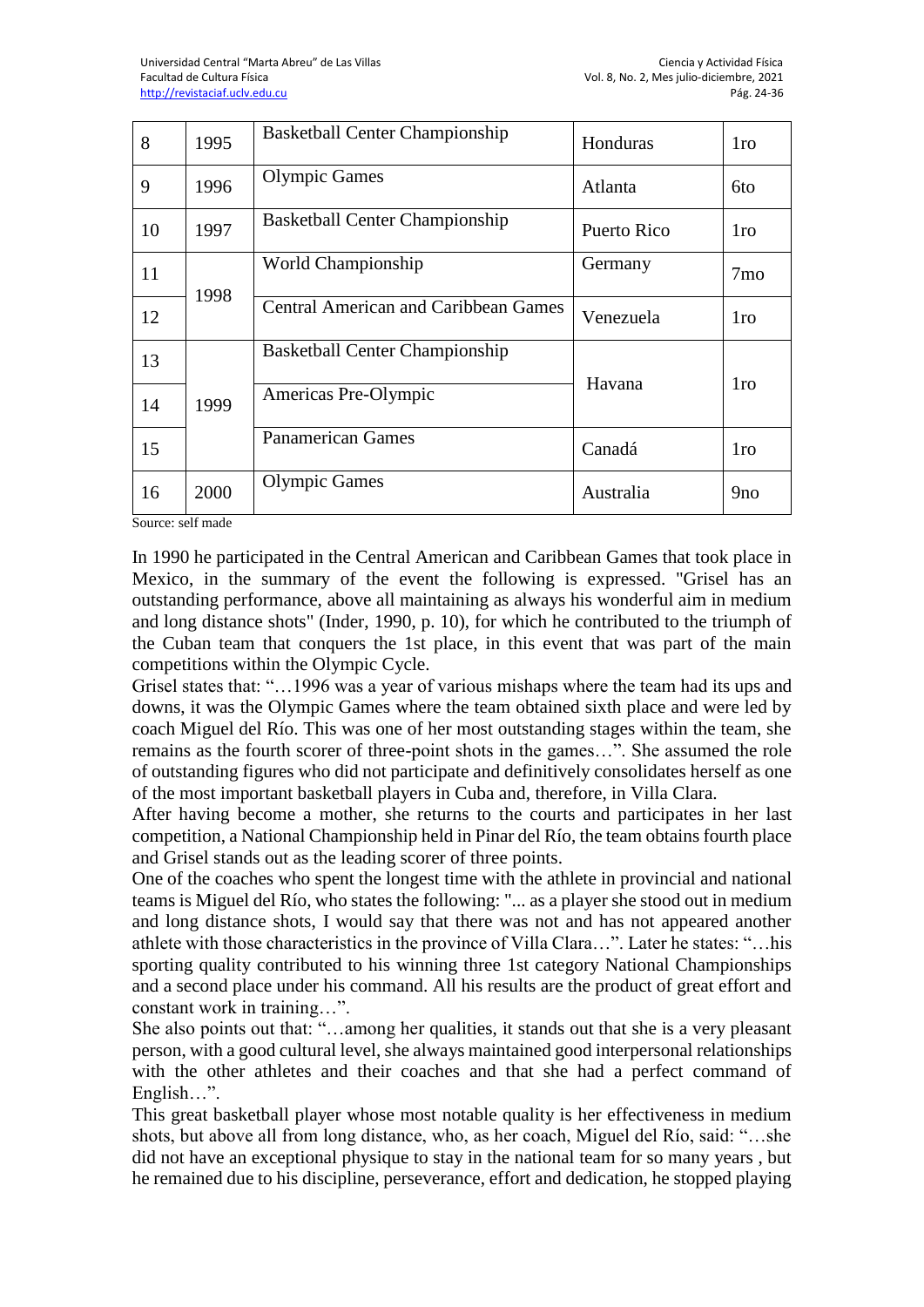at 30 years old…". His official retirement takes place in 2004 in Havana, in the Ciudad Deportiva.

Duties as coach after retirement

His job performance is short, but it is important to note that here he has had success as well as his sports career. She began in 2002, in the Felipe Santiago Hernández Sports Complex and the following year she began as a coach in the provincial ESPA of Villa Clara. In 2006, he left for Venezuela to fulfill an internationalist mission.

Upon her return, she rejoined the Combined Sports for a year and then moved as head coach of the women's 15-16 team of the EIDE Provincial Héctor Ruiz Pérez until 2010, where she obtained a silver medal in the 15-16 in the National School Games, she is currently the coach of the youth team that won a gold medal in the recent National Youth Championship, held in 2011, due to her results she was promoted to head coach.

General reviews about Grisel Herrera Méndez

When performing an analysis of the results obtained during the investigative process, the following can be stated:

Grisel Herrera Méndez is among the most outstanding athletes in the history of women's basketball in the province of Villa Clara and is among the best in Cuba. She was a very disciplined athlete, with great will, demanding of herself, discreet and introverted, possessing values such as: solidarity and discipline, among others, which she transmitted to her sports team at all times.

In Basketball, she excelled at three-point shots, developed an offensive game, was an athlete with good physical preparation who made up for physical limitations with her commitment to training and playing. In her career as an athlete, she was considered very technical, combative, balanced, who knew how to control her nerves and emotions, characteristics that helped her obtain relevant results in the sport.

According to the testimonies of her teammates, coaches, as well as other people who are related to her during her life, she can be classified with virtues such as: simplicity, honesty, as a very supportive person, she is very cheerful and likes to learn a lot.

Regarding Grisel Herrera Méndez's style of play, her coach Miguel del Río commented: "...there was not, nor is there currently any athlete like her who, although she did not have exceptional physical conditions due to her effort and dedication, managed to stay for a long time in the provincial and national teams. In 1998 he played a decisive role fundamentally against Italy, scoring around 15 points in the finals of the match, thus achieving the pass of the Cuban team to the semifinal phase…".

Conrado Pérez Armenteros, former basketball athlete and prominent Villa Clara coach, expressed the following about the figure under investigation: "…she was a disciplined athlete, she was characterized by her aggressiveness. He was in poor physical condition, but he was very persevering during his sporting career in Villa Clara and national basketball…" He stood out for his excellent aim from the midfield and mainly from long distance. She was a very responsible and phlegmatic player, especially when deciding in the final minutes of the match…"

Pedro Abreu basketball coach and former athlete stated: "... I consider that Cuban basketball has had two peak moments, the bronze medal achieved by the men's team at the Munich Olympics in 1972 and the bronze medal achieved by the women's team in the 1988 World Championship, made up, among others, of Leonor Borrell, María Moré and Grisel Herrera Méndez, therefore, Grisel is among the greats of the province and Cuba "

María Elena León, a member of the National Team, when referring to Grisel, expressed: "... the main virtues that she has, I consider to be her intelligence, charisma, she is a very loved person, she likes to interact with everyone, she is very quiet, introverted, passive,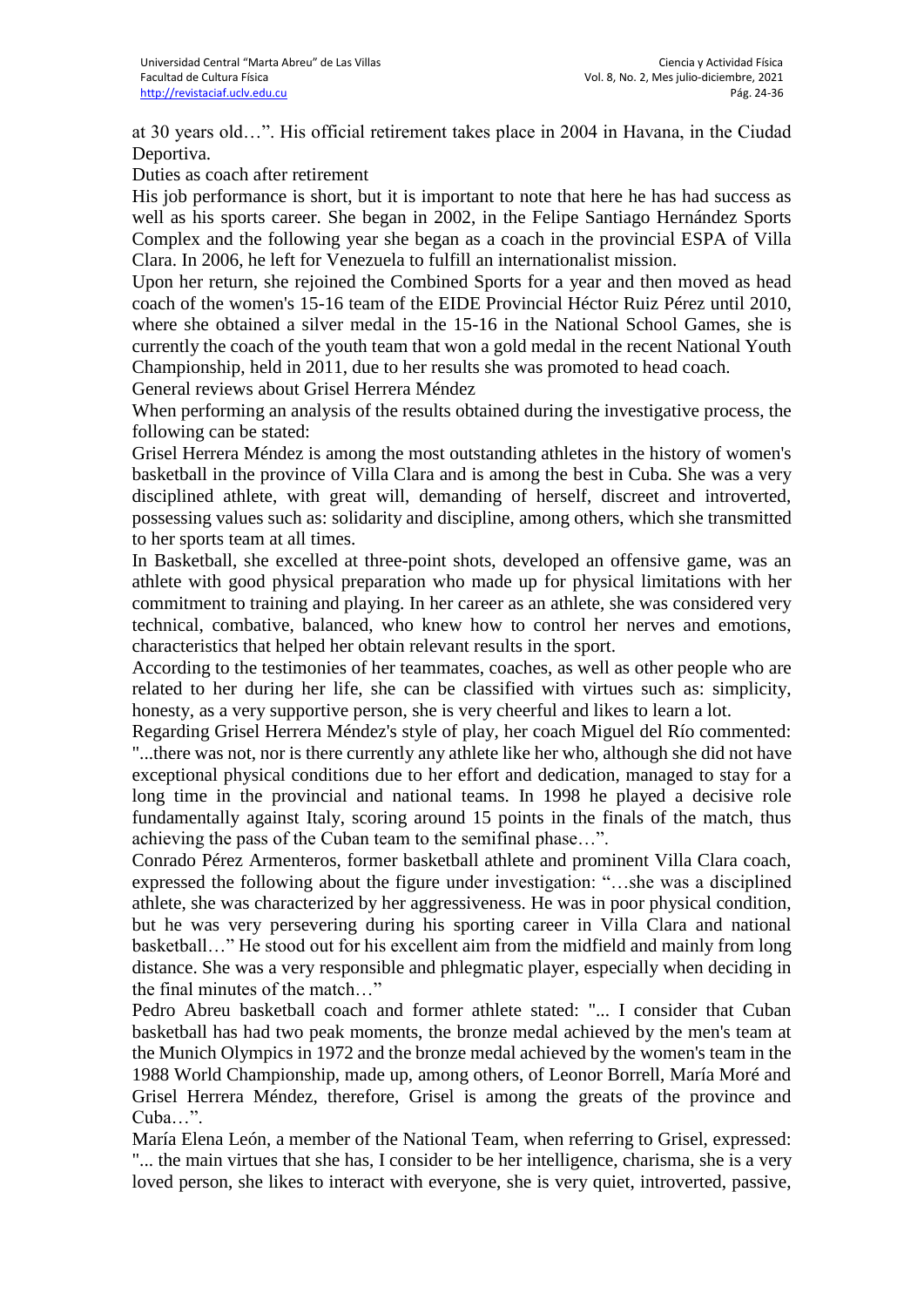she doesn't know undeterred by anything, she is slow for things, for me she is everything, if you have any problem you can count on her, also for basketball she gave everything…". Villa Clara teammate Yunia Pacheco Valencia narrates an anecdote that speaks for itself of Grisel's dedication and love for Basketball, she says: "…in a 1st Category championship in Pinar del Río, when she had recently become a mother and was no longer part of the National Team, in a Villa Clara match against Holguín I passed the ball to her, she received it and threw it more than 6.25 meters, that is, 3 points, the basket fell and we won that match for two points and in that same championship, after becoming a mother, she was the leading scorer of three points, despite not having trained permanently…".

Regarding the sports performance of some athletes from Villa Clara in the Olympic Games, reference is made to the figure under study in the Vanguardia newspaper:

A quartet of athletes from Villa Clara could add their third participation in the Olympic Games in Beijing, which would equal the record for attendance at summer events for athletes from this province. Until now, the basketball players María Elena León and Grisel Herrera Méndez classify as the only ones in the territory that they have managed to compete in a trio of occasions in Olympic Games. Both were in the Olympic Games of Barcelona-92, where the criollas occupied the fourth position. Later, they attended the Atlanta-96 Games, in which they became two of the main players of the quintet that occupied sixth place, (...). Later they took part in the 2000 Sydney Olympics, a contest that gave the Cubans ninth position. (Rojas, 2008, p. 7)

## **Conclusions**

The performance of Grisel Herrera Méndez for 20 years in Basketball, made possible her participation in the Olympic cycle games, regional, continental and world championships, which endorses her as a glory of Cuban sports.

In Basketball, Grisel Herrera Méndez stood out in three-point shots, developed an offensive game, was always a well-prepared athlete who made up for physical limitations with her dedication in training and play.

Grisel Herrera Méndez is one of the sports athletes in Villa Clara who has participated in three consecutive Olympic Games.

# **Bibliographic references**

Cabezas, E. D., Andrade, D., and Torres J. (2018). Introduction to the Methodology of Scientific Research. Retrieved from http://repositorio.espe.edu.ec

Bald. M. G., Espinosa E. E., and Herrera, L. (2019). Foundations of the study of local history in the social sciences and its importance for citizen education. Conrad Magazine, 15(70), 193-202. Retrieved from http://conrado.ucf.edu.cu/index.php/conrado

Duenas Hernandez, Y. (2009). Santa Clara: Its history in Basketball from 1990 to 2008 (Grade thesis). Higher Institute of Physical Culture "Manuel Fajardo Rivero" Faculty of Villa Clara, Cuba.

Hope, D. (2019). History and sports, the need to study the genesis of sports. International Journal of Sport Sciences, volume XV, pp. 119-122. Retrieved from https://www.cafyd.com/REVISTA/ojs/index.php/ricyde/article/view/1730

Flores, M., and Zuniga, Y. (2020). Stories of social lives in the face of the confinement of COVID19 (Grade thesis). Catholic University of Santiago de Guayaquil Faculty of Jurisprudence and Social Sciences, Ecuador. Retrieved from http://repositorio.ucsg.edu.ec/handle/3317/15671

Hernandez, J.A. (2020). History of Santa Clara Basketball until 1969 (Grade thesis). Central University "Marta Abreu" of Las Villas Faculty of Physical Culture, Cuba.